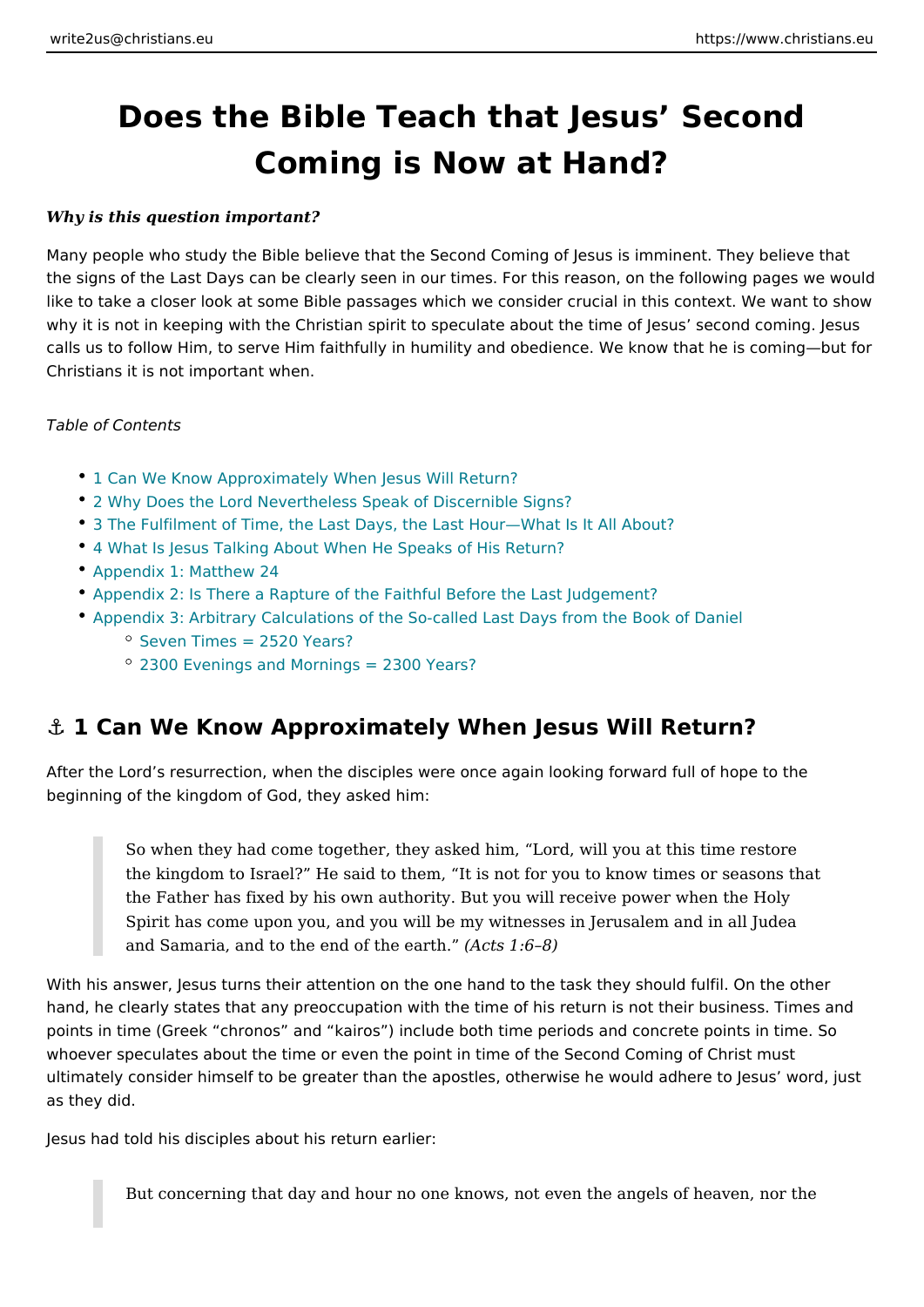Son, but the Fathe(rMoarthew  $24:36$ )

<span id="page-1-0"></span>Even the Son doesn t know! How arrogant must someone be who believes they ca of the return? Some of these interpreters refer to Jesus words and say that alth and hour, the approximate time is discernible. Jesus did not mean, however, tha know exactly (so to say: no one knows the hour and day, but the week or year we He also makes this clear by his words about the thief in the night:

Therefore, stay awake, for you do not know on what day your Lord is co this, that if the master of the house had known in what part of the night coming, he would have stayed awake and would not have let his house b Therefore you also must be ready, for the Son of Man is coming at an h  $expec(Matthew 24:42 44)$ 

Peter (2 Peter 3:10) and Paul also use the parable of the thief in the night to sh foresee the time of Jesus coming:

Now concerning the times and the seasons, brothers, you have no need anything written to you. For you yourselves are fully aware that the day come like a thief in the night. While people are saying, There is peace then sudden destruction will come upon them as labour pains come upor woman, and they will not escape. But you are not in darkness, brothers, surprise you like a thief. For you are all children of light, children of th of the night or of the  $d$ (alrkTrheesss. alonians  $5:1\;5$ )

This passage proves that day and hour means nothing more than times and point know when the Lord will come, nor can we know it! The Sons of Light are not cor time of His coming, but they can look forward every day to the Day of the Lord, for His good pleasure.

### $8$  2 Why Does the Lord Nevertheless Speak of Discernibl

Much of what Jesus said to his contemporaries is also of continuing relevance for announcement of the destruction of Jerusalem, however, was first and foremost a apostles. These men and the Christians of Judea should recognize the signs that act accordingly. An important approach to the Bible which also saves us from jur first consider what the direct addressees were supposed to understand. This app called apocalyptic discourses in Matthew 24, Mark 13 and Luke 21.

As he sat on the Mount of Olives, the disciples came to him privately, s when will these things be, and what will be the sign of your coming and the  $age$ ? Matthew  $24:3$ )

Did the disciples really want to know when their Lord was coming back? Wouldn had at that [tim](#page-15-0)e Iready understood and accepted that Jesus would be rejected, ab and would then rise, go to the Father and only then come back? Though the Gree is rendered here with coming, can also mean return, but the Gospels clearly show that the disciples disciples not even comprehend when Jesus made direct announcements of his suffering (La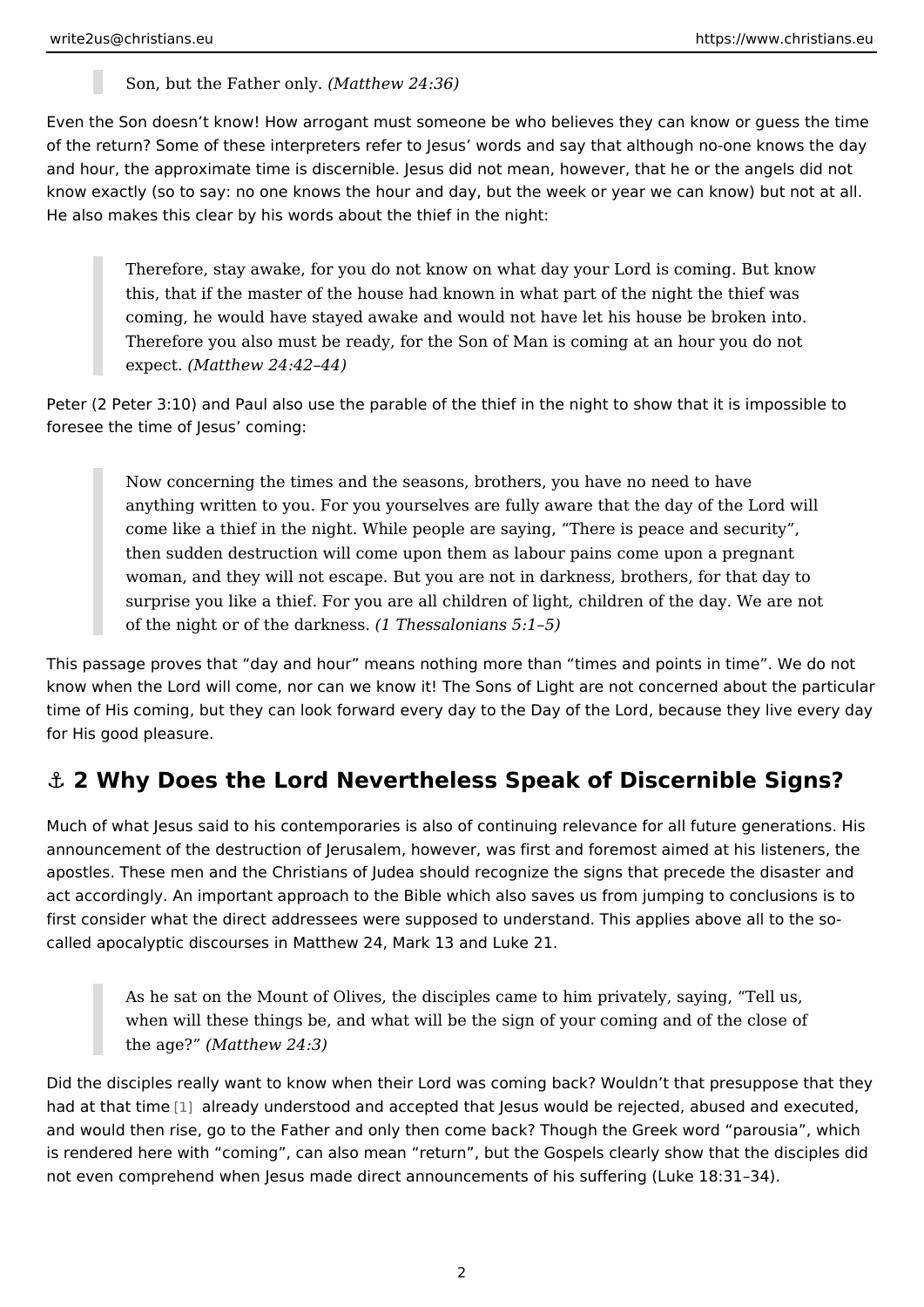Consequently, even here, when they asked Jesus for the signs of his coming, they did not think of a possible second coming. However, with his coming they connected the visible beginning of his power as Messiah, as the undisputed King of Israel. The question of the close of the age here is not linked to the end of the world, but rather with the concept that when the promised king takes over his reign, it marks the beginning of the new, messianic age.

In his answer, Jesus first of all responds to the signs before the coming destruction of Jerusalem, in which the Christians of Judaea should recognize when his day would come, so that they must leave the city in time. He describes this judgment as his coming, that is, his coming as a judge of the disobedient nation. Starting from this event, he then refers back to his return, in which he will also come as a judge, but for which there will be no sign whatsoever. In Appendix 1 of Matthew 24 we will discuss this in more detail.

At first glance, it may seem hard to understand why Jesus describes the destruction of the city as his coming or his day, but in the Old Testament the prophets sometimes proclaimed the judgment of the disobedient people in this way:

Alas for the day! For the day of the Lord is near, and as destruction from the Almighty it comes. *(Joel 1:15)*

Thus says the Lord God: Disaster after disaster! Behold, it comes. An end has come; the end has come; it has awakened against you. Behold, it comes. Your doom has come to you, O inhabitant of the land. The time has come; the day is near, a day of tumult, and not of joyful shouting on the mountains. *(Ezekiel 7:5–7)*

The end that Ezekiel proclaims is that of the city and the temple. His words were fulfilled within a few years of his prophecy: Jerusalem was destroyed by the Babylonians in 586 BC.

Starting from his announcement of the destruction of the temple, Jesus also speaks to his disciples of the end, meaning the end of the city:

And when you hear of wars and tumults, do not be terrified, for these things must first take place, but the end will not be at once. *(Luke 21:9)*

But when you see Jerusalem surrounded by armies, then know that its desolation has come near. Then let those who are in Judea flee to the mountains, and let those who are inside the city depart, and let not those who are out in the country enter it, for these are days of vengeance, to fulfil all that is written. *(Luke 21:20–22)*

In other places he calls the same event the Day of the Son of Man, for here too he urges his listeners to flee:

… so will it be on the day when the Son of Man is revealed. On that day, let the one who is on the housetop, with his goods in the house, not come down to take them away, and likewise let the one who is in the field not turn back. *(Luke 17:30–31)*

Because of their great rebellion against the commandments, the Israelites often lost God's protection. But when was Israel's resistance to God greater than at the time when he sent his only beloved Son to them? And who could therefore foresee the coming judgment better than the Son of Man himself?

And when he drew near and saw the city, he wept over it, saying, "Would that you, even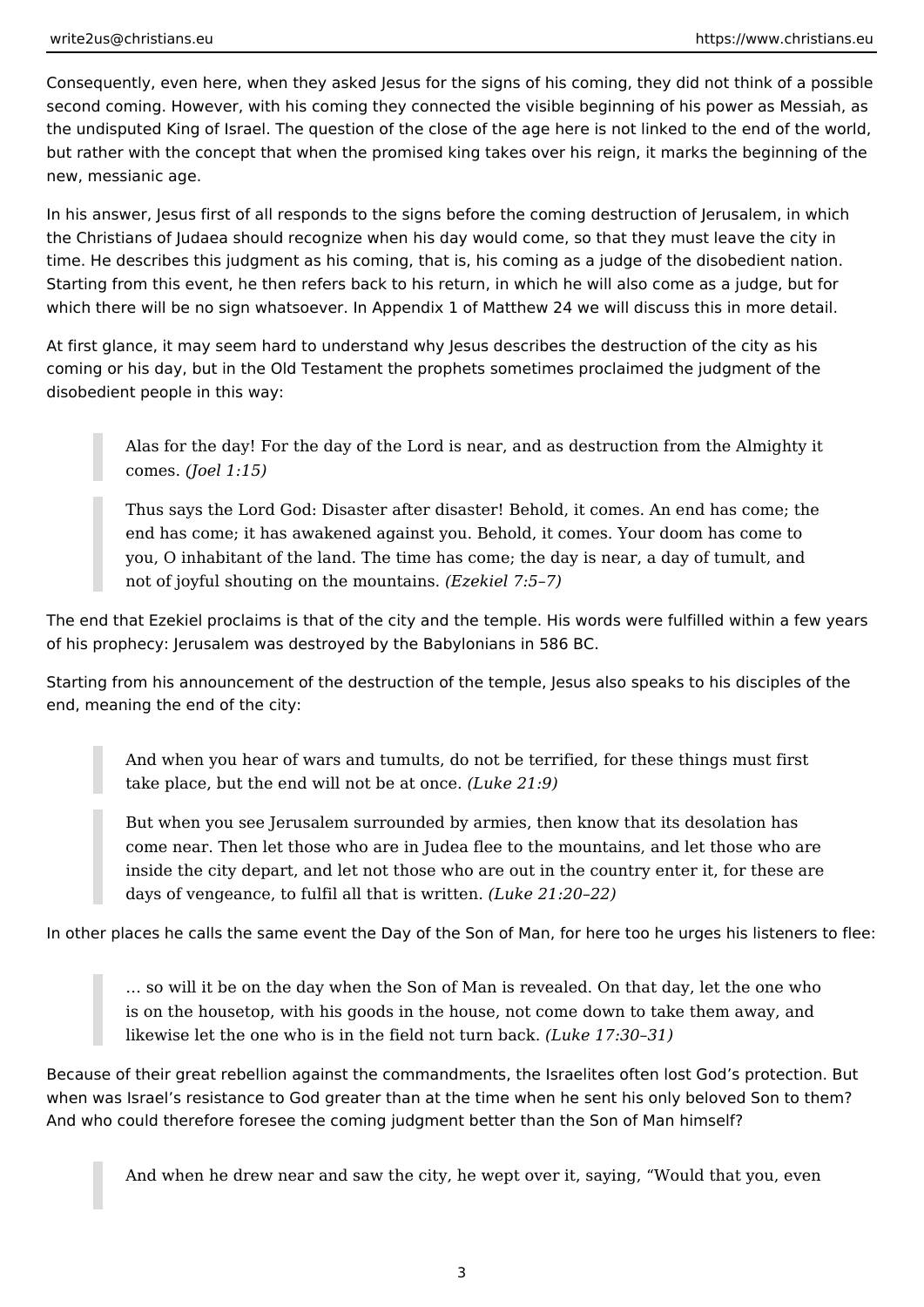you, had known on this day the things that make for peace! But now the from your eyes. For the days will come upon you, when your enemies wi barricade round you and surround you and hem you in on every side and to the ground, you and your children within you. And they will not leave another in you, because you did not know the time (bulk  $\infty$  our  $\mathfrak{g}$  ,  $\mathcal{A}$  is it  $\mathfrak{g}$  and  $\mathfrak{g}$  .

Jesus also referred to this event on other occasions. This is what he says to his

When they persecute you in one town, flee to the next, for truly, I say t not have gone through all the towns of Israel before the Statheow Man con 10:23)

In the preceding verses 16 22, Jesus predicts severe persecutions, especially by He comforts them with the fact that they will always find refuge until his coming judge the people for the rejection of the Messiah. If he had meant here his retur disciples, we would have to reject him and ultimately his entire message, for the mistake $n$  . But it is not a mistake, but by this saying Jesus emphasizes the mean the temple, which some of the disciples were still to experience. This coming as precursor of the Last Judgement, which will ultimately overthrow all those who d religious hypocrites. The spiritual connection between these two Judgement Day following statement, for example:

For the Son of Man is going to come with his angels in the glory of his he will repay each person according to what he has done. Truly, I say to some standing here who will not taste death until they see the Son of M kingdom $(M$ atthew 16:27 28)

Without a doubt Jesus speaks in verse 27 of the judgment at his return. It is the is also about Jesus judgment, which some of the disciples will even experience. about 40 years after Jesus spoke these words. At that time some of the disciples some had not yet tasted death.

# 3 The Fulfilment of Time, the Last Days, the Last Hour V All About?

From the very beginning of his ministry, Jesus spoke of the fulfilment of time an repent:

Now after John was arrested, Jesus came into Galilee, proclaiming the and saying, The time is fulfilled, and the kingdom of God is at hand; re in the gospellark  $1:14$  15)

The time was fulfilled, not because the end of the world was near, but because ( them in person. It was high time for the Jews to give up their misc[onc](#page-15-0)eptdons ab their special position b@for Rea Ghoedr, they should learn to serve the Lord in faith, t deep trust.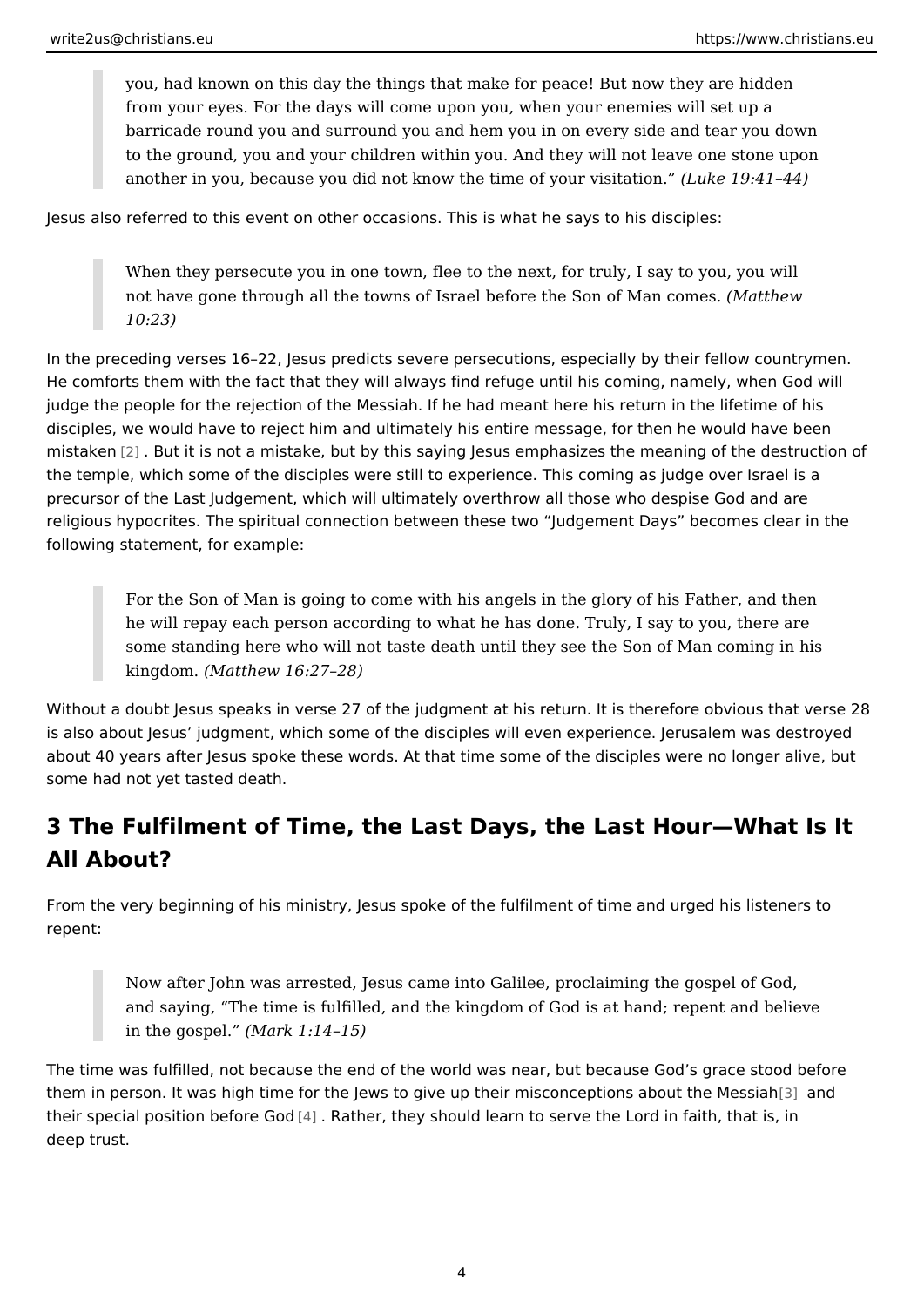The New Testament shows us that the last days began with Jesus first coming.

Long ago, at many times and in many ways, God spoke to our fathers by but in these last days he has spoken to us by his Son, whom he appoint things, through whom also he creat  $é$  de the rews r1d1 2)

The Letter to the H<sub>[6</sub>]b beewgisns with these words. We can see that not only the peop 21st century lived in the end times, but also the first Christians. Jesus life in p way to the Father, much more powerfully than the prophets did before. In addition image of God s nature. He is the strongest and thus the last revelation of God in the history of salvation will be his second coming. The expression in these last about the duration of this period.

Paul writes to Timothy about the last days:

But understand this, that in the last days there will come times of diffic will be lovers of self, lovers of money, proud, arrogant, abusive, disobe parents, ungrateful, unholy, heartless, unappeasable, slanderous, witho brutal, not loving good, treacherous, reckless, swollen with conceit, lov rather than lovers of God, having the appearance of godliness, but deny Avoid such pe $(2)$  Teimothy 3:1 5)

Unfortunately, throughout all eras, most people were selfish, money-loving, boas Flood teaches us. Paul does not want to say here that people in general were be times. Nor does he talk about an era that would only begin much later. It would Timothy about the corruption of the people of the 21st century. As verse 5 show: the last days, because Timothy should keep away from such people. In the time a many people who feel close to God and & who have the appearance of godliness Paul thus predicts, on the basis of the development in his own time, the appeara whose roots actually reach back to the first century. This is also explained in ch many believers or those interested in faith will turn away from the truth and turr urges Timothy to hold fast to the right doctrine. The fact that this situation does times, but that it was already a reality in the time of Paul is also evident from 1 Acts 20:29 30.

The distortion of Christian doctrine is the background of the Apostle John s stat the antichrist:

Children, it is the last hour, and as you have heard that antichrist is co many antichrists have come. Therefore we know that it Joshnh 2: 18 at hour.

John did not want to arouse in the readers of his letter an expectation of the im Jesuß there is not even the slightest reference to this in the rest of the letter. first false teachers in the New Testament churches reveals the truth of the word

And he said to his disciples, Temptations to sin are sure to come, but through whom they come! It would be better for him if a millstone were neck and he were cast into the sea than that he should cause one of the

5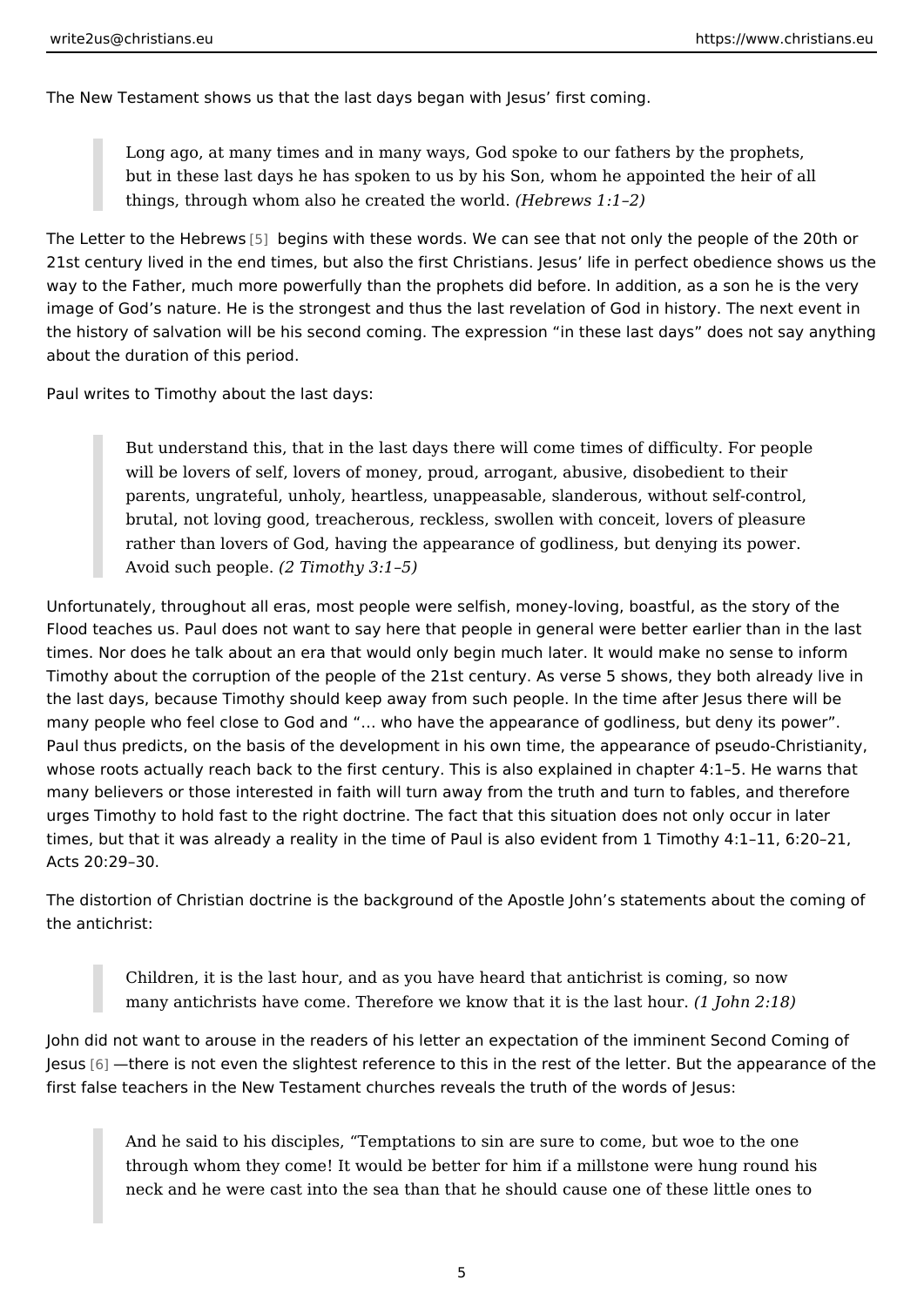sin. (Luke 17:1 2)

<span id="page-5-0"></span>So temptations will come. The early churches were threatened main ty boydtheewor influence of GMasSelf-conceived teachings already existed before Jesus, but the and his absolute claim to truth made the deceptions even more subtle. Satan, th distract people away from the truth with statements that appear to be scriptural. shows us that apart from the differences in the content of the doctrine, above al is a sure testimony to the deceitfulness of the false teachers. This is also true t person, despite many heresies, it is possible to judge whether a fellowship follo Jesus faithfully or not.

### & 4 What Is Jesus Talking About When He Speaks of His

Jesus constantly emphasizes the importance of sincerity and vigilance. All the w concerning his return never talk about recognizable signs, but about a life of int

Stay dressed for action and keep your lamps burning, and be like men for their master to come home from the wedding feast, so that they may to him at once when he comes and knocks. Blessed are those servants v finds awake when he comes. Truly, I say to you, he will dress himself for have them recline at table, and he will come and serve them. If he come watch, or in the third, and finds them awake, blessed (buckethose servant 12:35 38)

Only sincere love for the Lord saves us from having a hypocritical attitude. This the following parables of the thie of imanthe height that ind unfaithful servant:

Blessed is that servant whom his master will find so doing when he com to you, he will set him over all his possessions. But if that servant says master is delayed in coming, and begins to beat the male and female s eat and drink and get drunk, the master of that servant will come on a d does not expect him and at an hour he does not know, and will cut him in him with the unfa $($ thufku $\cdot$  12:43 46)

Jesus teaches with downright urgency that it is always important to serve him ob undivided heart and not to be occupied with other things let alone follow one s o one knows when he is coming should also make us aware that there is no other w

Furthermore, we must bear in mind that most people experience the day of the S die. The unfaithful servant does not represent the last generation of mankind. S obedience is always necessary, because resistance to the commandments of God hardening. We should not be merciful with ourselves and think that we can still have that under our control! That is why Jesus warns his Churches and speaks o meaning that his return on earth is imminent:

Wake up, and strengthen what remains and is about to die, for I have no works complete in the sight of my God. Remember, then, what you recei Keep it, and repent. If you will not wake up, I will come like a thief, an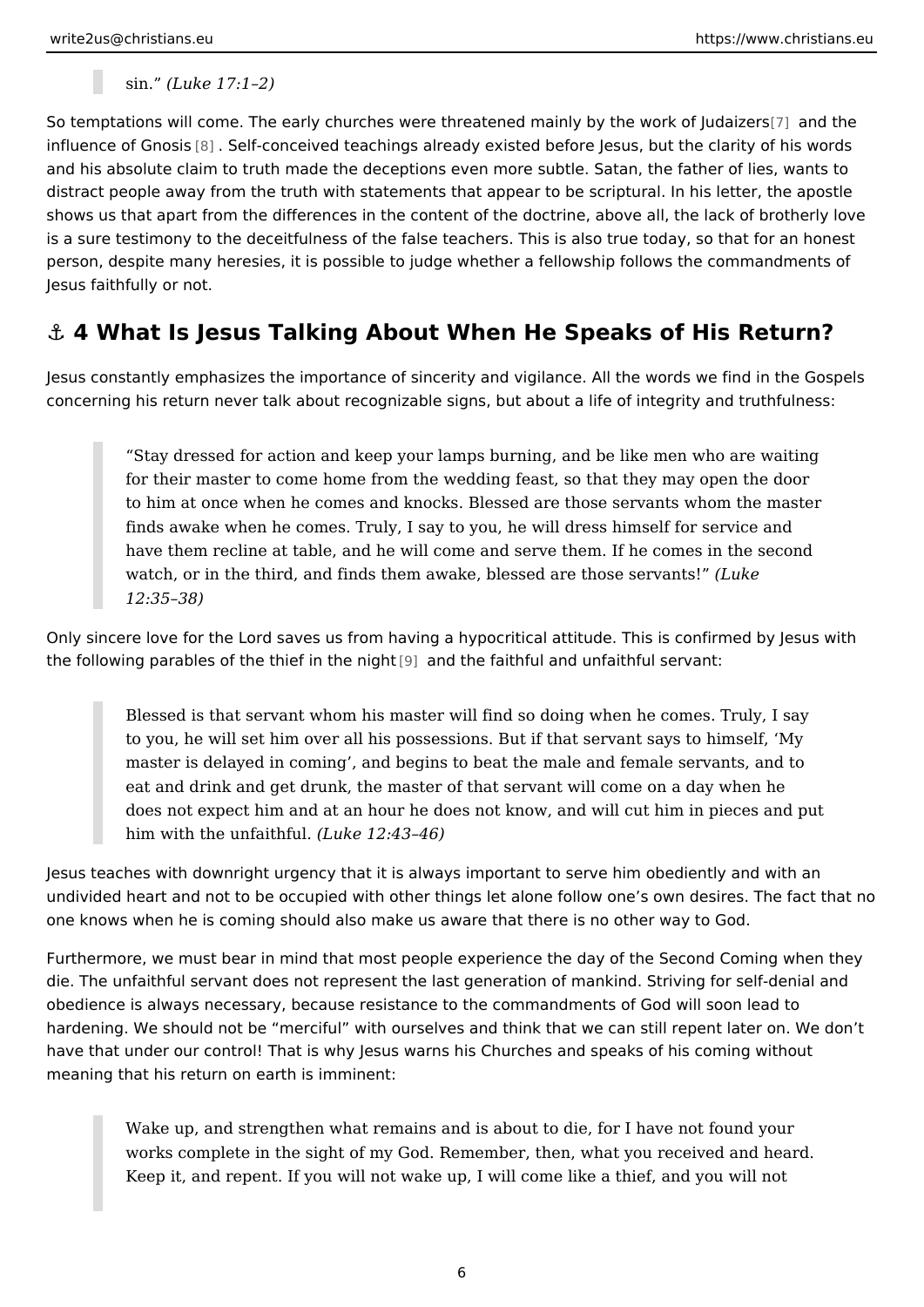know at what hour I will come against you. *(Revelation 3:2)*

<span id="page-6-0"></span>Jesus uses the image of the thief here to warn the self-confident believers of the church of Sardis so that they do not fall away. It is impossible to persist in disobedience despite warnings and yet to participate in the heavenly banquet with Jesus.

The absolute urgency of sincerity and obedience, even in severe persecutions, is the focus of John's Revelation. Unfortunately, this book has been the focus of speculation about the time of the Second Coming for many centuries. It is no coincidence that many earlier and current commentators read a precise course of history into the numerous pictures. Being able to predict the future or even the Second Coming can be a very appealing prospect. At the same time, the exponents of these predictions usually belong to religious organizations in which the call of Jesus to deny oneself and actually follow him, to love the brothers and sisters, and to live with them in the unity of the Spirit is practically bypassed by a series of false teachings.

But Christ did not give us Revelation as a source of speculation, but so that we might not be deceived by the world.

Because you have kept my word about patient endurance, I will keep you from the hour of trial that is coming on the whole world, to try those who dwell on the earth. I am coming soon. Hold fast what you have, so that no one may seize your crown. The one who conquers, I will make him a pillar in the temple of my God. Never shall he go out of it, and I will write on him the name of my God, and the name of the city of my God, the new Jerusalem, which comes down from my God out of heaven, and my own new name. He who has an ear, let him hear what the Spirit says to the churches. *(Revelation 3:10–13)*

Jesus praises the church of Pergamum for its obedience and promises her protection in times of trial. The phrase "I am coming soon" is to be understood here and generally in Revelation rather as an encouragement for the faithful to hold fast to obedience under all circumstances, because redemption is near.

There are many other passages where Jesus and the apostles call us to keep to the pure teachings of Christ and to walk in them. We hope that, despite the brevity and imperfection of the thoughts outlined here, we have been able to help the reader gain more clarity about the meaning of the statements on the last days. We are grateful for every letter and look forward to getting in touch with interested readers to exchange more about this and other matters of faith.

# **⚓ Appendix 1: Matthew 24**

In the following section, we will roughly retrace the train of thought of this chapter in order to deepen the arguments already listed in the main text. The signs mentioned by Jesus can only be signs for the destruction of Jerusalem. His coming as a judge of all people is certain, but when he comes cannot be predicted.

The disciples marveled at the magnificent buildings of the temple, which seemed to symbolize the greatness and invincibility of God. It must have moved them very much, therefore, that instead of being impressed, Jesus predicts the destruction of this building. They not only wanted to know when this would happen, but they imagined such an event only in connection with the completion of the age, with the beginning of the Messianic time.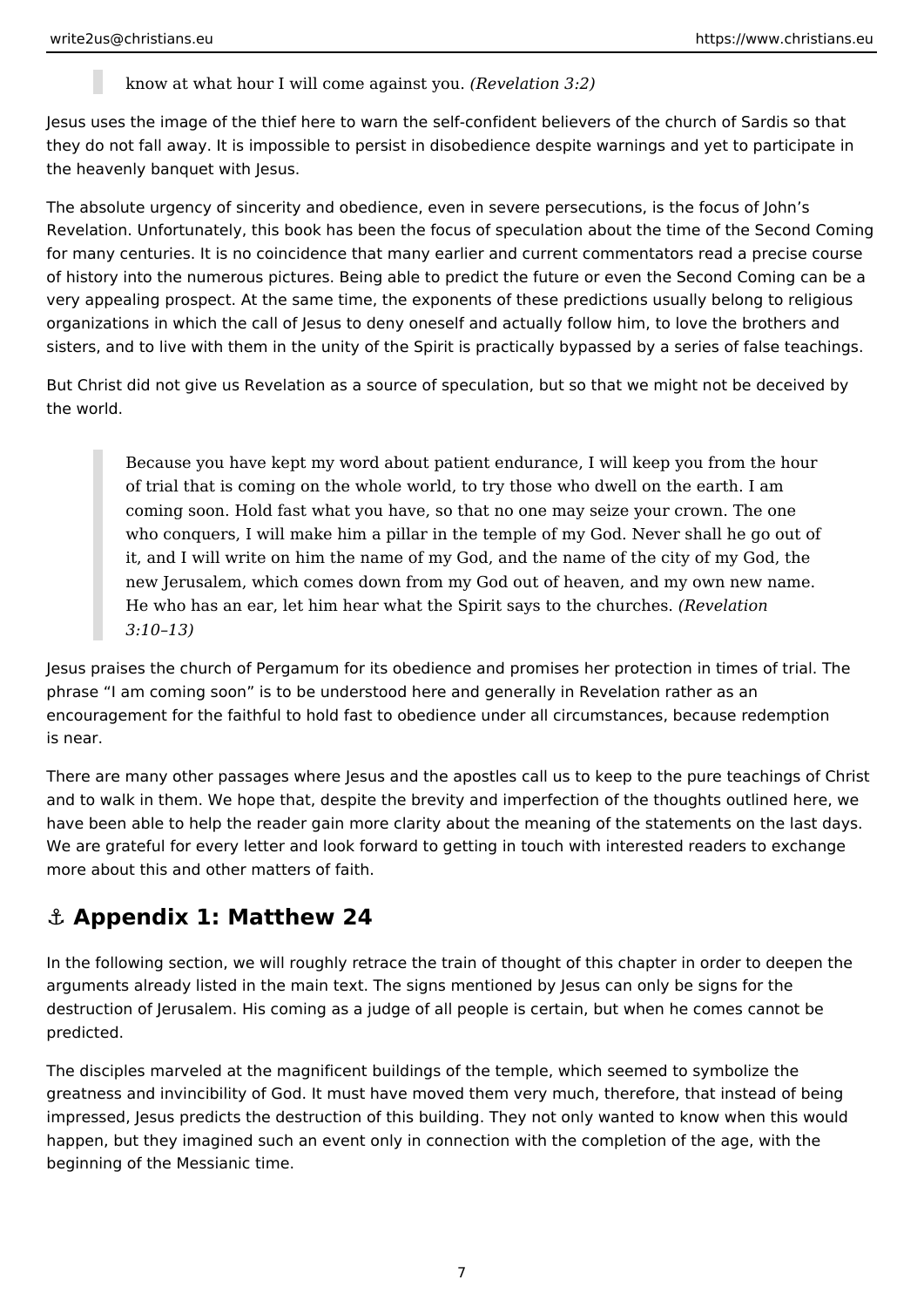In verses 4 28 and 32 34 Jesus answers the question of when it happens and what and the deceivers in verse 5, who c[ome](#page-15-0)d, iname is the amed se Christs also mentioned in Indeed, during the war with the Romans, some rebel leaders claimed the title of

In the following verses 6 13, Jesus makes clear the deterioration of the general foretells persecution and deception. It is vital to hold fast to the historical sign words of Jesus! Jesus later emphasizes clearly that there is no sign at all for hi are many people who refer the signs mentioned in  $\mathbb I$  M ad the ew s 2 g n  $\mathbb 3$   $\mathbb 3$  wars and earthquakes just before Jesus return. They see the Last Days as heralded by su As a result, they claim that Jesus will soon come. Unfortunately, at all times ma such spectacular interpretations. The falseness of earlier predictions of this kin one hand through the progress of history. But on the other hand, one has to ask question: Was there ever a time in this world without wars and earthquakes? Cer can remain untouched by natural disasters for many decades and experience long the people of such an area, a threat of war will be the first sign of a marked det But from a global perspective, however, there have never been longer periods of rumours of war would be completely unsuitable as a sign for the Last Judgement addition, technological progress has made weapons much more powerful, so that armed conflicts has increased tremendously since the 19th century. In addition, increased many times over since the time of Jesus, which is why wars and natura many more casualties than in earlier times. And above all, we are exposed to a f through the development of the mass media, so it may seem that the frequency o increased rapidly. But Jesus did not want to encourage his disciples or us to gat of current wars and natural disasters, on the basis of which we could then derive insight. His words are addressed to his disciples who should draw the right conc own time.

Verse 14 is also understandable in the contemporary historical context of the ge Christians. In the first century, many Jews did not live in Judea and Galile . but 12, i. e. in the Roman Empire and beyond. Nevertheless, most of them were prob to the land of their fathers, not least because of the important feasts in Jerusal as pilg[rims](#page-15-0). Although these diaspora Jews were influenced by Greek culture and a little less committed to the Law than those in Palestine, they too were filled w is very likely that many of them sympathized with their brothers fighting against the Jewish War (66 70 AD). The end that Jesus talks about, the terrible end of the fighters who were fighting for (the false understanding of) God s kingdom wo inevitable cause of complete despair for all those people, if they had not alread of the gospel of Jesus through the missionary activity of the apostles. And it wa inhabitants of the world to be able to understand the deeper meaning of this def

Verses 15 28 now deal directly with the coming tribulation. It is also not an exad by reminding us of an earlier time of distress, Jesus emphasizes that the saints that time, during the reign of the Seleucid king Antiochus Epiphanes, who, in ad desecrated the temple, the Jews who remained faithful to the Law had to flee to abomination of desolation must still have been a symbol for every Jew of a time Judaea s Christians are to pray that the escape would not take place in winter o no one should be deceived by the marvelous successes of the rebels in the fight hopes of a rebel victory are unrealistic. The eagles (the symbol of the Roman le consume the carrion, the doomed fighters trapped in the city. This is the unmista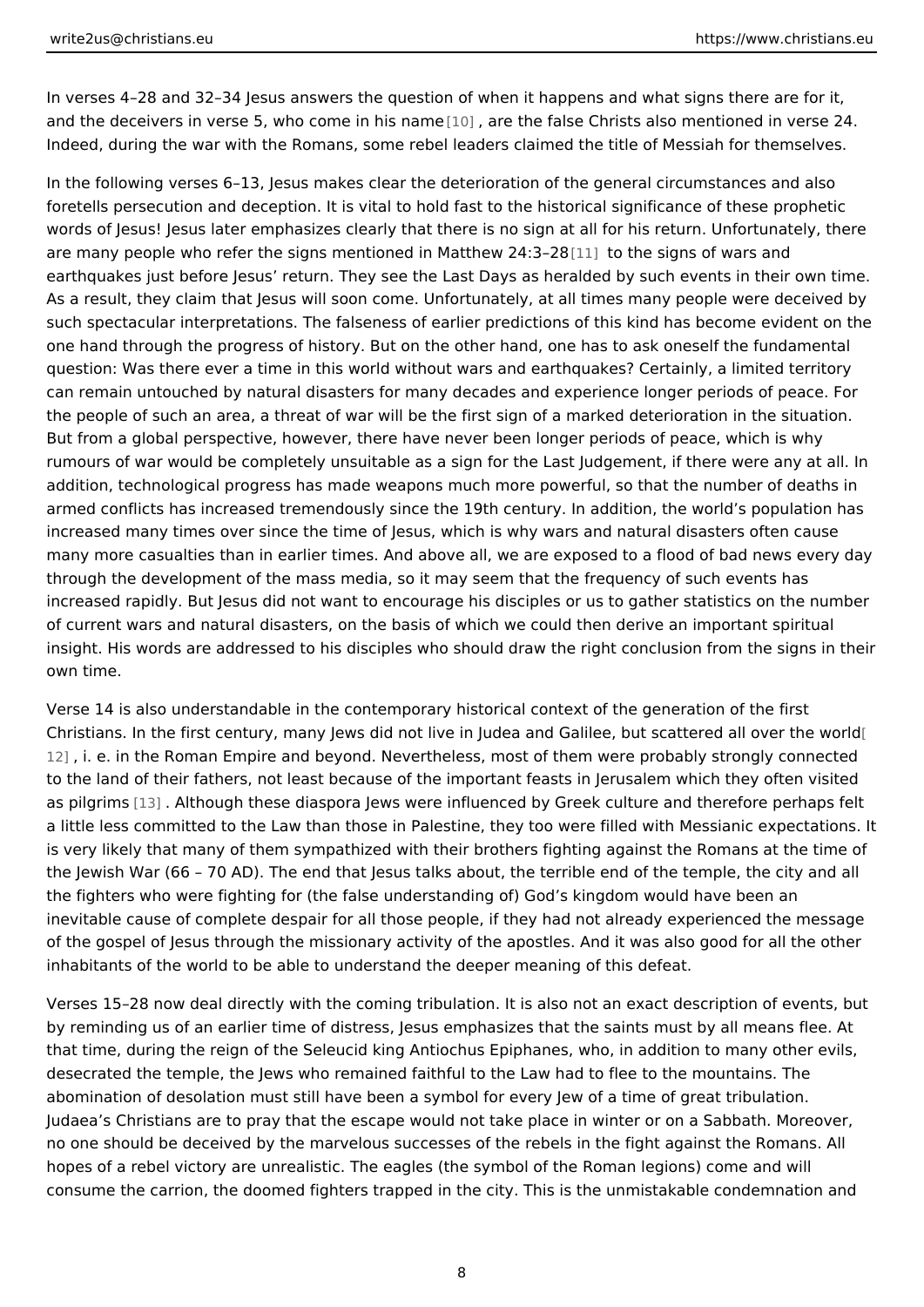<span id="page-8-0"></span>judgment of God on his people who rejecte[d h](#page-15-0)is Son and [1 his message of peace

In verses 29 31, Jesus draws the connection from the tribulation of the  $\sharp\in\mathbb{N}$  wish w The ancient nation of God loses its position (v.29), while the church of the Lord through which Israelites will still mourn, that is to say, find repentance (v.30). I gathered together with the Lord (v.31).

In verses 34 36 Jesus emphasizes that his prophecy will be fulfilled with certain words. In verse 34, he states a clear time frame for the arrival of the Judgement happen in the generation of his listeners. In contrast, it is impossible to know w namely the final judgment already mentioned in verse 31, so that Jesus as a human being included in  $\alpha$ even himself among those who have no knowledge of it.

All the statements following verse 36 have this common denominator: there is no Christians will not concern themselves with the signs because they know from the words of  $\sim$ such signs do not exist. The example of Noah shows that the life of the people c so the judgment hit them while they were complestel **Reute** prespected **c** 3:10) and Paul Thessalonians  $5:2$ ) also apply the picture of the thief in the night to encourage to and eagerly in the commandments of the Lord and to remove all grounds for spec perseverance, selfless love and humble service in accordance with the words of joyful day for us, no matter when he comes. Those who do not persevere in follo anxious to please the Lord and to do good cannot take part in the feast in eterni they expected him not to come very soon (see the parable of the unfaithful serva whether they expected him much earlier (like the ten virgins, Matthew 25:1 13), laziness, they even wanted to secure a place for themselves methodically (like i Matthew 25:14 30).

# &" Appendix 2: Is There a Rapture of the Faithful Before Judgement?

Jesus and the New Testament speak only about a single return of Jesus on the last day. ungodly are judged and the faithful are raised up, as Jesus explains to his disci parable of the weeds of the field:

Then he left the crowds and went into the house. And his disciples came Explain to us the parable of the weeds of the field. He answered, The the good seed is the Son of Man. The field is the world, and the good s the kingdom. The weeds are the sons of the evil one, and the enemy wh the devil. The harvest is the close of the age, and the reapers are ange weeds are gathered and burned with fire, so will it be at the close of th Man will send his angels, and they will gather out of his kingdom all ca all law-breakers, and throw them into the fiery furnace. In that place th weeping and gnashing of teeth. Then the righteous will shine like the su kingdom of their Father. He who has ears(, Mlætt him in 18a36 43)

He also speaks of the resurrection of the faithful in the following passage:

And this is the will of him who sent me, that I should lose nothing of all given me, but raise it up on the last day. For this is the will of my Fath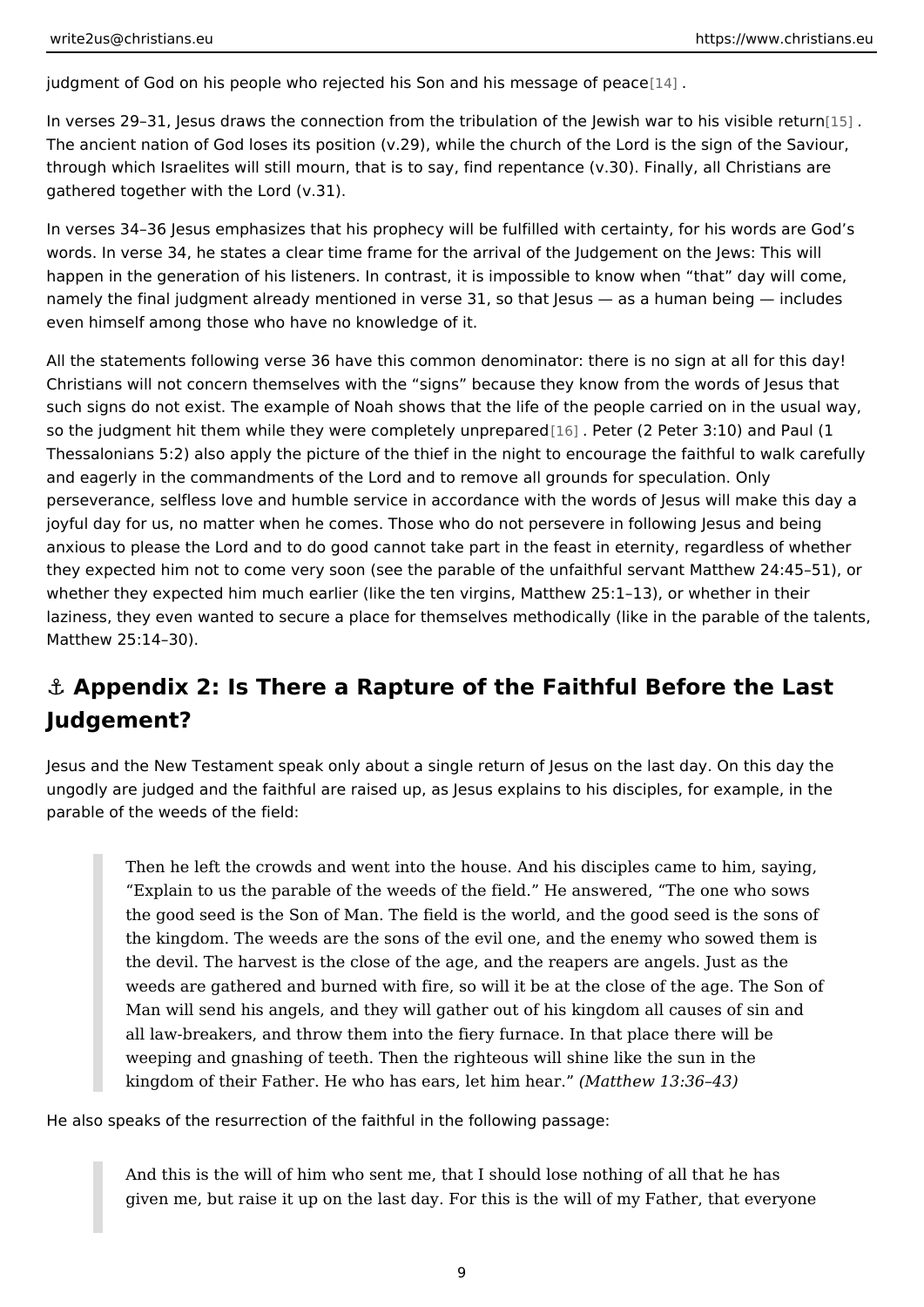who looks on the Son and believes in him should have eternal life, and I will raise him up on the last day. *(John 6:39–40)*

According to many free churches, however, before the beginning of an allegedly imminent Millennial Kingdom of Peace on earth, even before the Last Day, Christians living at that time and all those who have already died are raptured up to heaven. However, only Revelation 20 speaks of a millennial reign of Christ. Since the message of this book, in contrast to all other New Testament writings, is almost entirely encoded with images and symbols, and numbers are usually not to be understood literally, it is dangerous to derive concrete lessons about future events from it. Therefore, the representatives of this teaching endeavour to find references in other writings. Some see it in Matthew 24:40–41:

Then two men will be in the field; one will be taken and one left. Two women will be grinding at the mill; one will be taken and one left.

In the context of this verse, Jesus urges the believers to remain faithful and vigilant because of the unforeseeable time of judgment. This is also shown in the comparison with the Flood (vs. 38–39). It cannot therefore be a description of a rapture that supposedly takes place before the judgment. Some advocates of this teaching also admit that.

They also often refer John 14:2–3 to the Rapture:

In my Father's house are many rooms. If it were not so, would I have told you that I go to prepare a place for you? And if I go and prepare a place for you, I will come again and will take you to myself, that where I am you may be also.

Jesus speaks here of his return to take the disciples back to be with him, but there is no reason to believe that this will not happen on Judgment Day, but beforehand. Rather, one can see from the entirety of Jesus' words concerning the Second Coming that everyone will then be rewarded according to his actions (e. g. Matthew 7:21–22, 16:27, 24:45–25:46, 26:64, John 5:28–29). The parable of the wheat and the weeds mentioned above and that of the dragnet (Matthew 13:24–43 and 13:47–50) also show that there is a day of judgment and retribution: the faithful followers of the Lord and all the righteous go to eternal life, while the evildoers, all the arrogant and unmerciful will never be able to participate in it. We must therefore note that there is no evidence whatsoever in the Gospels of a sudden departure of Christians from their daily lives.

Therefore, one of the main arguments is taken from first Thessalonians:

But we do not want you to be uninformed, brothers, about those who are asleep, that you may not grieve as others do who have no hope. For since we believe that Jesus died and rose again, even so, through Jesus, God will bring with him those who have fallen asleep. For this we declare to you by a word from the Lord, that we who are alive, who are left until the coming of the Lord, will not precede those who have fallen asleep. For the Lord himself will descend from heaven with a cry of command, with the voice of an archangel, and with the sound of the trumpet of God. And the dead in Christ will rise first. Then we who are alive, who are left, will be caught up together with them in the clouds to meet the Lord in the air, and so we will always be with the Lord. Therefore encourage one another with these words. *(1 Thessalonians 4:13–18)*

Representatives of the rapture doctrine argue that according to these words Christians are caught up in the clouds with the Lord, which means that Christ does not come here to the earth. The believers meet the Lord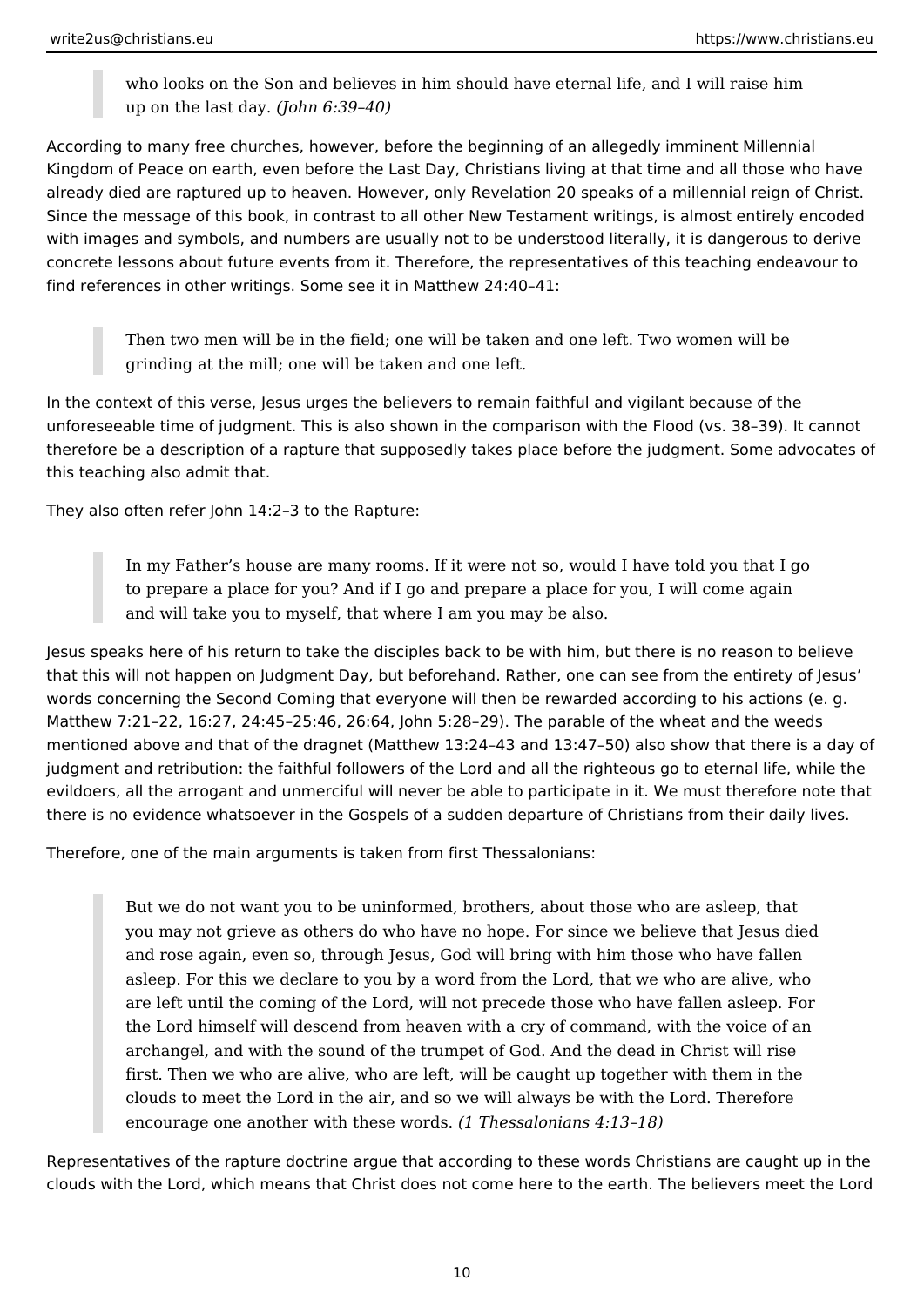in the upper layers of the atmosphere. That is why, they say, we can only talk about the Rapture and not about the judgment on the last day. Although they believe that this is the best way to do justice to the wording of the text, we think it is very questionable to draw such a conclusion from this detail. As we shall see, both the text itself and the following chapter of the letter speak against this interpretation.

We can only guess what the exact reason for the sadness of some of the still very young Christians in this city was. It is important that Paul, in his declaration that both the living Christians and those who have already fallen asleep go to the Lord at the same time, cites a word of the Lord. As we saw before, the doctrine of the rapture cannot be derived from any word of Jesus, which is why its proponents refer to 1 Corinthians 15:51, where Paul obviously speaks of the same event, but calls it a mystery:

Behold! I tell you a mystery. We shall not all sleep, but we shall all be changed, in a moment, in the twinkling of an eye, at the last trumpet. For the trumpet will sound, and the dead will be raised imperishable, and we shall be changed. For this perishable body must put on the imperishable, and this mortal body must put on immortality. *(1 Corinthians 15:51–53)*

The fact that Paul speaks of a "mystery" assumes that Jesus did not talk about the Rapture during his ministry, but revealed it through the Apostle's word. However, Paul does not speak here at all of a rapture in the course of history, but of the transformation of the dead and the living — namely at the last trumpet, that is to say, the Last Day. The fact that he only addresses the resurrection and transformation of believers is not an argument against it. Beginning with the example of Jesus, Paul teaches fundamental things about the ultimate destiny of life—the resurrection—because some of the Corinthians held an opinion that ran counter to the Christian doctrine. It is a sad reality that many people now come under eternal judgment because of their decisions against God. But Paul did not want to refer to the eternal existence of these people in spiritual death as immortality in a positive sense.

Paul thus does not reveal the mystery of the rapture here or in the Letter to the Thessalonians. The mystery, a reality that had not been so clearly expressed before, is rather that some Christians are transformed without experiencing death. If Paul was referring to a word of Jesus that had been given only to him, he would have quoted it. However, the content of what is said can be deduced from the familiar words of Jesus, even if we do not know a precise quotation. Paul wants to put an end the ignorance of some Christians in Thessalonica with a clear reference to Jesus' teaching. We find such a word about the resurrection in the Gospel of John:

For as the Father has life in himself, so he has granted the Son also to have life in himself. And he has given him authority to execute judgement, because he is the Son of Man. Do not marvel at this, for an hour is coming when all who are in the tombs will hear his voice and come out, those who have done good to the resurrection of life, and those who have done evil to the resurrection of judgement. *(John 5:26–29)*

In that hour all the dead will be resurrected and will stand before the judgment seat of the Messiah, and since Jesus is the judge of all men, this also includes those living on earth at that time. As mentioned above, the subsequent thoughts of Paul in the Letter to the Thessalonians do not permit any other conclusion:

Now concerning the times and the seasons, brothers, you have no need to have anything written to you. For you yourselves are fully aware that the day of the Lord will come like a thief in the night. While people are saying, "There is peace and security", then sudden destruction will come upon them as labour pains come upon a pregnant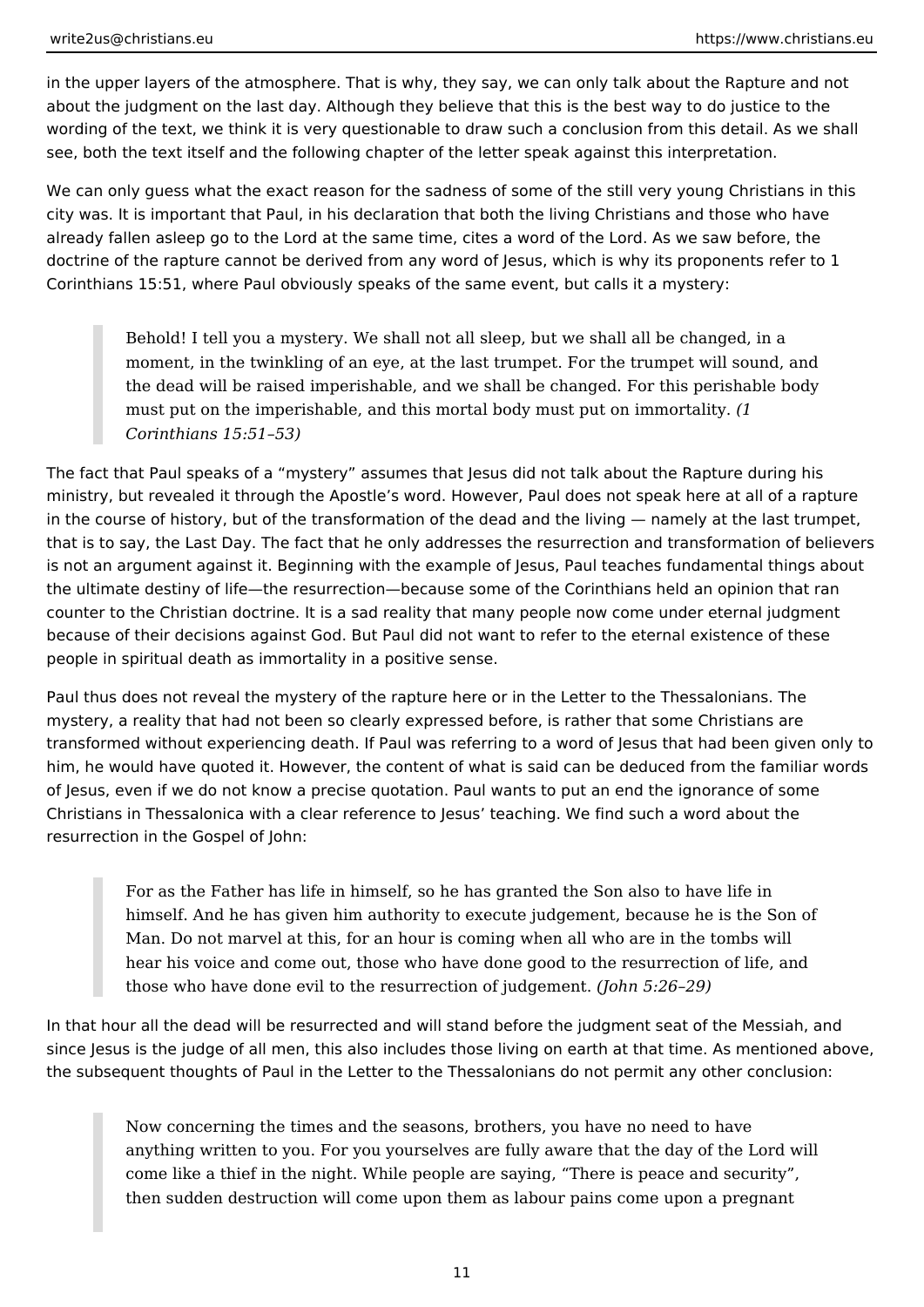woman, and they will not escape. But you are not in darkness, brothers, surprise you like  $\frac{4}{1}$  These salonians 5:1 4)

Here Paul writes plainly about the Last Day and there is no reason to believe th another event in chapter 4. This is shown, among other things, by the fact that ( by this day because they are sons of the Light and of the Day. If Paul had believ Christians before the judgment, these words would have no meaning.

Now that we have established that there is no passage in the New Testament exc talks of a rapture of Christians, a first resurrection before the judgment, the que was that John is talking about:

Then I saw thrones, and seated on them were those to whom the authori committed. Also I saw the souls of those who had been beheaded for the Jesus and for the word of God, and those who had not worshipped the b and had not received its mark on their foreheads or their hands. They c reigned with Christ for a thousand years. The rest of the dead did not c the thousand years were ended. This is the first resurrection. Blessed and the one who shares in the first resurrection! Over such the second death ha they will be priests of God and of Christ, and they will reign with him for years. Revelation 20:4 6)

As mentioned above, the interpretation of Revelation is difficult due to the abun expressions. Nevertheless, it is still advisable to understand first of all what me for its initial recipients, that is, Christians in the second half of the first centur Apostle John received the contents during his captivity on the island of Patmos. Asian churches in chapters 2 and 3 give us insight into their spiritual situation. which are clearly anchored in the historical context of this time, have been the or many centuries. It is claimed to be about the seven eras of church history, wher that they themselves live in the second-last or last of these eras. The text does The question is also justified as to whether the church history we have access the Chu[rch](#page-15-0).

Moreover, what goal could God have pursued with such a preview of history? Wh the reader found himself in any of these eras? Should he realize that it will be a returns? No, that s not what God is concerned with. The warnings and encourage love, to assess the false teachers, to persevere in persecution, apply to the dire other letters of the NT, the epistles to the churches are of great value to all Chi encourage self-examination, perseverance, faithfulness and the right doctrine.

If even these chapters are misinterpreted in this way, the danger is even greate We think that the content of the book is primarily intended to encourage and con persecuted in the first century, and that this is why it reflects also upon what ha However, some commentators exclude references to situations before and during course, we too think that all believers who live later will be encouraged by it to However, this should never create room for spurious speculation.

This also holds true for Revelation 20: Those Christians who remained steadfast whom were killed, will reign with Christ. Whoever takes the thousand years literal symbolic use of numbers, especially in Revelation. There is no period of time in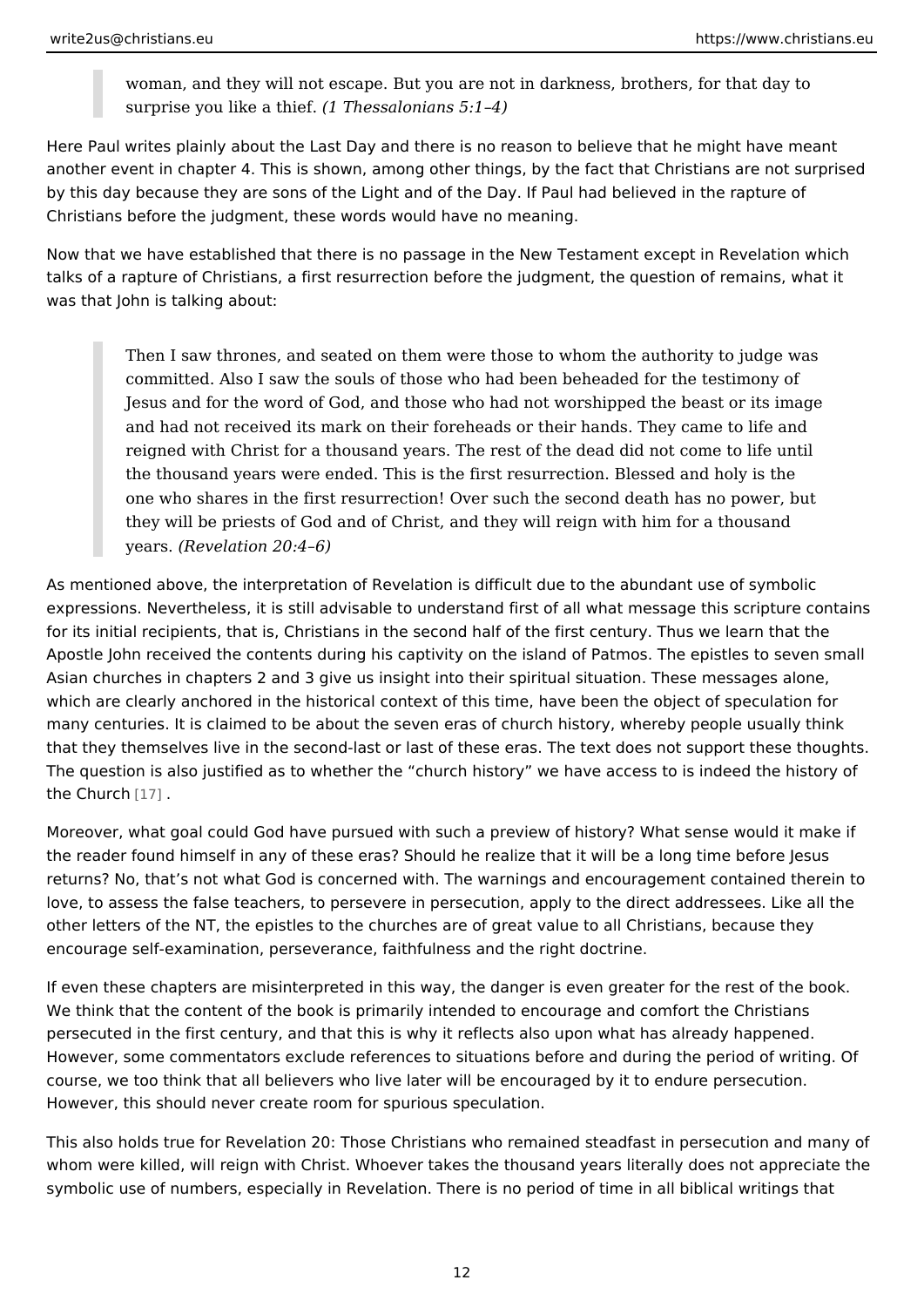<span id="page-12-0"></span>exceeds a thousand years. Only about God it is said that a thousand years are li lead us to think that two thousand years would be like two days. Rather, this num inconceivable greatness, befitting God, who also created time. It not only expres time, but also his great power. Thus, the great power of God and those who belo the powerless rebellion of Satan for a short time. There is also another reason v view this chapter as a succession of events, but rather to see them as the power chronological form. For if God had already completely eliminated Satan, the que he should then let go of Satan again in order to allow the evil one to seduce ped would be more than just the one who allows the evil activity to take place, he wo gives the evil one space to act.

The idea of those who follow the doctrine of the Rapture, that suddenly many pe trace, may provide material for entertaining films; but such thoughts have nothir the Bible. Nor would it be in keeping with the nature of God to exert pressure th supernatural and unnatural events. He wants us to trust him because of the truth old sinful life and to become followers of his Son out of love for him.

### Appendix 3: Arbitrary Calculations of the So-called Last the Book of Daniel

Although the book Daniel contains prophetic texts, it differs strongly from the pi in its overall form. This is not the place to start explaining why this is the case, character of the depicted stories cannot be overlooked. Moreover, Daniel is not in the canon of the Hebrew Bible, but a[mong](#page-15-0) whhe comminary gbe due to its late completion.

For us as Christians, it contains very important prophetic statements. Jesus mak in a speech about his ministry in connection with the resurrection, the clearest passes His self-designation Son of Man is taken from the Messianic prophecy in chapter the Messiah and the renewed destruction of the Jerusalem Temple are predicted

No other Old Testament book deals so intensively with dreams and visions and the makes it especially interesting for people who want to predict the future. Religio Witnesses and the Adventists owe their existence largely to speculative interpre in this book. That is why we want to look at such texts in order to show the arbi these interpretations.

#### &" Seven Times = 2520 Years?

In chapter 4, King Nebuchadnezzar experiences a dream that worries him. He see sky, which is cut down and its stump put in chains for seven times. Only Daniel the dream. It is a warning from God to the king to break with his sins and to live mercy. However, since he does not change but remains proud, the evil predicted year later. Nebuchadnezzar is removed from throne and society and ekes out a m wild animal. But at the end of seven years his sanity returns to him, he looks to confesses:

At the end of the days I, Nebuchadnezzar, lifted my eyes to heaven, and returned to me, and I blessed the Most High, and praised and honoured for ever, for his dominion is an everlasting dominion, and his kingdom  $\epsilon$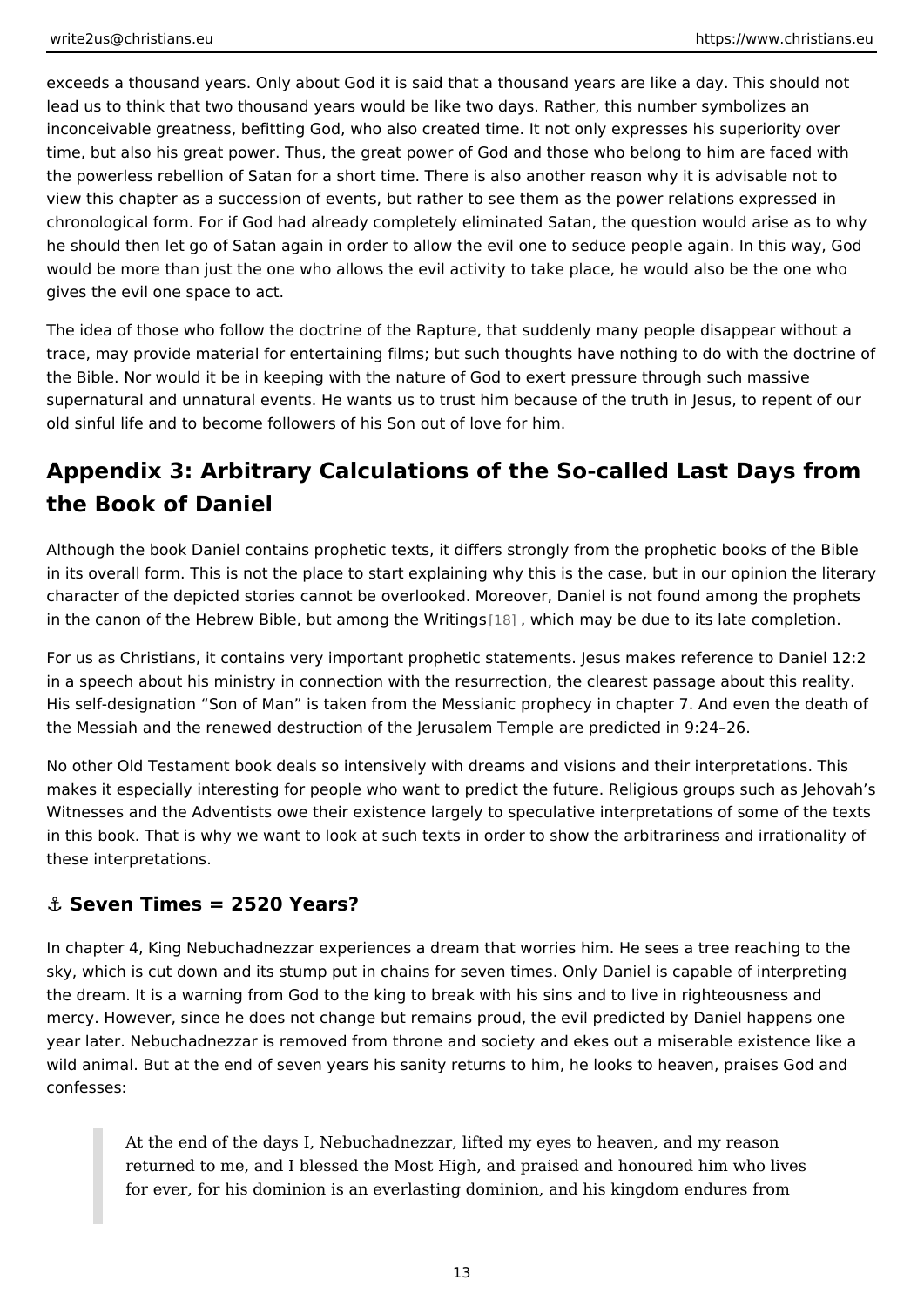generation to gene (Daiorel 4:34)

<span id="page-13-0"></span>In doing so, he expresses the most important lesson, the decisive conclusion of

If one remained true to the principle of not going beyond what is written (1 Co) reinterpretation and over-interpretation would be averted. But since the book of of the end in other places, it was seen as justified to gain a hidden, deeper int

Seven times in chapter 4 means seven years. This short period of time is not s that supposedly reach into our modern epoch. Several passages in the OT exprest symbolically stands for one year.

The prophet Ezekiel is told to lie 390 days on his one side and 40 days on his other guilt of Israel (the northern kingdom) and Judah (the southern kingdom) (Ezekiel

In Chapter 9 of the book of Daniel an angel reinterprets the 70-year prophecy of about 70 sevens . If this meant 70 weeks, it would only result in a period of les can be concluded from the text that the time frame has to be extended. Therefor the sevens here as year-weeks, resulting in a period of 70 x 7 years = 490 yea

Encouraged by such examples, the Bible Students supposed that they could als for one year to Daniel 4. 7 x 360 days result in 2520 days, which should now be years. In order to be able to use it for a statement of the Last Days, however, it reinterpret the content of the chapter. It was decided to understand the disempo Nebuchadnezzar as the end of Jerusalem and the kingship of David. This is a ve especially considering that it was Nebuchadnezzar who destroyed the city. From concluded that the destruction of Jerusalem by the Babylonians represented the the Gentiness.

Historians unanimously agree that the Babylonians destroyed Jerusalem in 587/5 Witnesses claim to this day, that this happened in 607 BC. This date, however, do research, but from a fundamentalist understanding of the Bible coupled with wilf

607 B. C. + 2520 results in 1914. According to the prediction C. T. Russell made would be the year of the beginning of Christ s Kingdom of Peace on earth. He ha invisible return of Jesus for the year 1874. Russell s successor, J. F. Rutherford the invisible return. In his book of 1920 Millions now living will never die, he predicted the resurrection of the biblical patriarchs in 1925. Due to the misinterpretation of Matthew 24:35, it generation of 1914 would not pass away until the end of the system of things. For predicted with great certainty that 1975 would be the year of the end.

Without going into more detail, we hope that with these few thoughts we have sh of the whole approach.

#### &" 2300 Evenings and Mornings = 2300 Years?

The Seventh-day Adventist Community also takes an important date from the boo chapter 8 says that Daniel sees a vision of a ram and a goat. The empire of the conquered by a great king from Greece (goat = Alexander the Great). But its rea the partial kingdoms a wicked man will take over the reign, who will then forbid their religion. He takes the regular sacrifice away from them and desecrates the possible way. Still within the framework of the vision, a saint asks how long this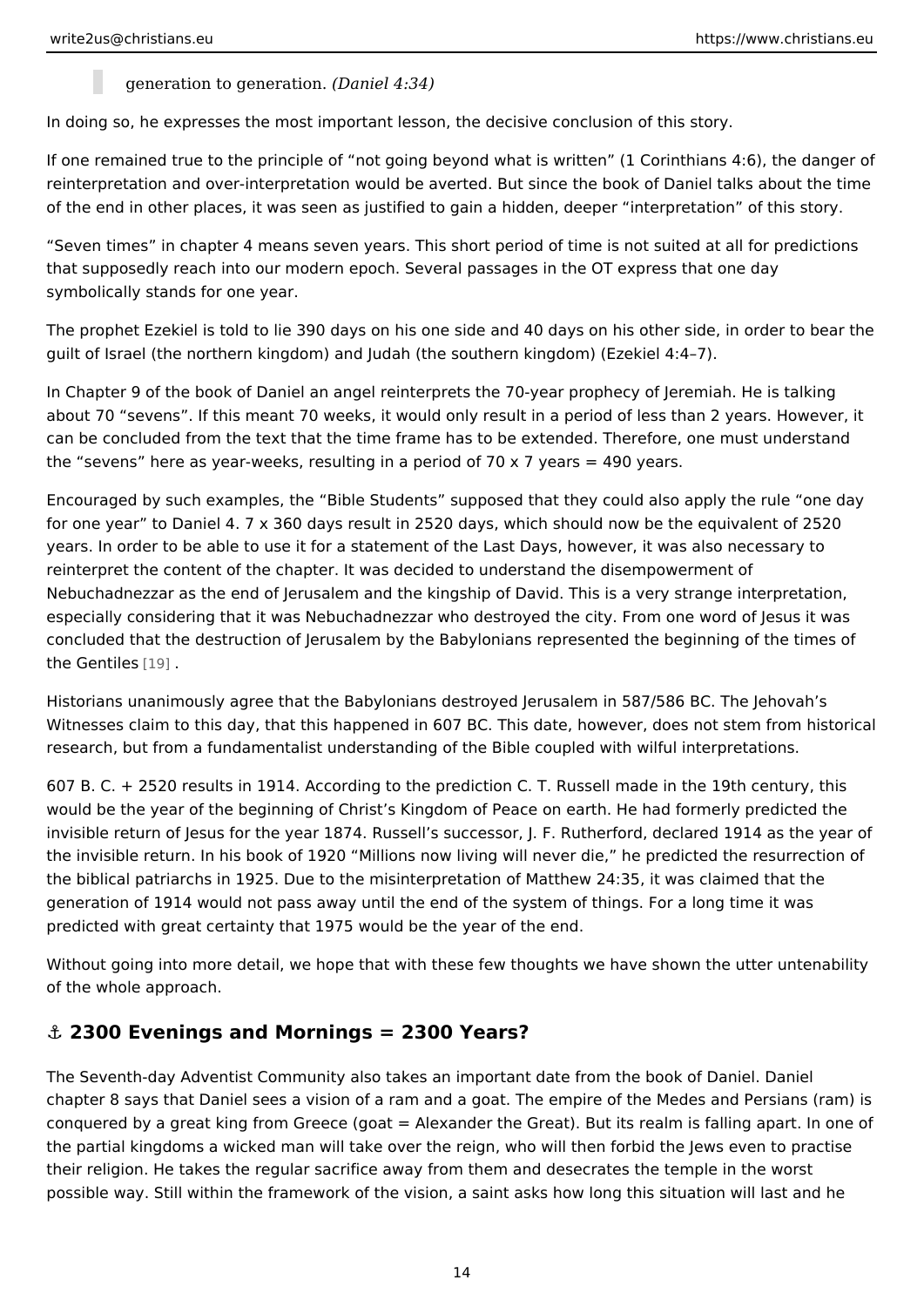gets an answer:

Then I heard a holy one speaking, and another holy one said to the one how long is the vision concerning the regular burnt offering, the transgi makes desolate, and the giving over of the sanctuary and host to be tra underfoot? And he said to me, For 2,300 evenings and mornings. Then shall be restored to its righ(tDualn  $\delta$ de at  $\delta$ : 13 14)

In these words, there is nothing to indicate that the historical framework of the The only question is whether it is 2,300 days or just 1,150 days. The regular sad concerned with was offered every evening and every morning. Therefore, it is ob the desecration of the temple is 1,150 days, which quite accurately corresponds the Seleucid King Antiochus I @ OEpiphanes

In the subsequent interpretation of the vision, the time of the end is spoken of t this end does not have to be the end of the world, but can refer to the time of fu have just been observed. However, 19th-century American Baptist preacher Willi interpret the vision as referring to the alleged imminent end of the world. First, it was only 1,150 days. Then he interpreted the now 2,300 days as just as many command of the Persian king Artaxerxes I to rebuild Jerusalem was a suitable st years. Allegedly Ezra had written this down in the 7th year of the king, which ac then the year 457 BC. On this basis he proclaimed 1843 as the year of Christ s return. materialize, he postponed the date several times by a few months, and finally ev date October 22nd, 1844.

The movement he initiated soon disintegrated, but some held on to the calculate content. It is supposed that Jesus entered the heavenly sanctuary in 1844 and b heavenly sanctuary. This doctrine is mainly upheld by the Seventh-day Adventist the basis for their expectation of the imminent return, without daring anymore to

It would be too much to describe and evaluate all of Miller s arguments and thos 1844. By randomly combining different texts and reinterpreting them you can eas the Holy Scriptures. Those who employ such futile methods and thus seduce other to answer for it on the last day.

On that day many will say to me, Lord, Lord, did we not prophesy in yo cast out demons in your name, and do many mighty works in your name? I declare to them, I never knew you; depart from me, you workers of la (Matt 7:22 23)

Your Email\*

Your Message\*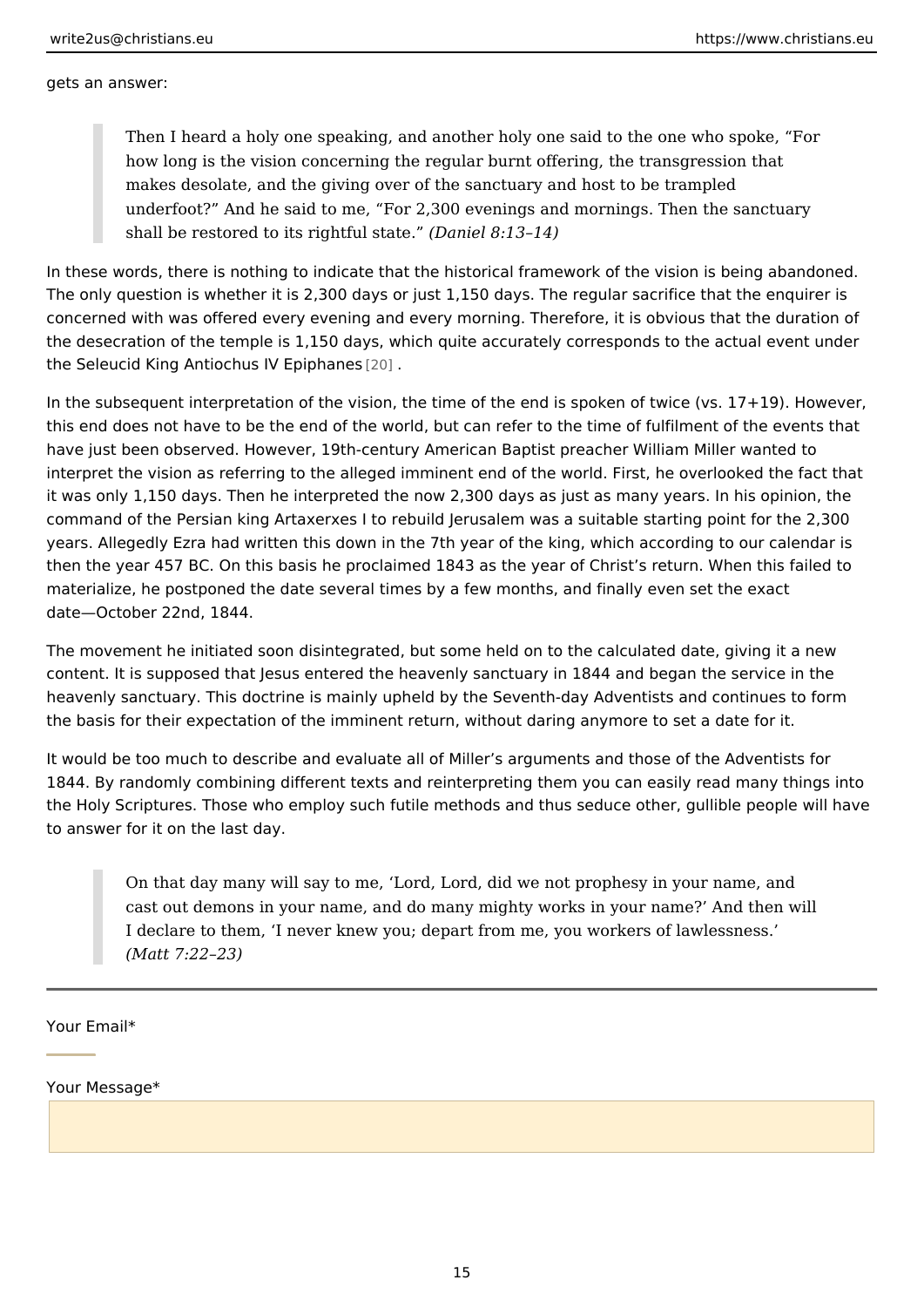#### <span id="page-15-0"></span>Send

#### Footnotes

- 1.probably in the last year of his ministry
- 2. This view is widespread among liberal theologians. However, it contradicts another assumption in modern theology, namely that a great part of Jesus words in the Go of men from the churches of the late first century. They claim that the Christians a Jesus would come back in their lifetime. Since this did not happen, Jesus words w to explain the delay. Why none of these bold and creative men has removed such a Matthew 10:23, however, remains a mystery.
- 3. The Hebrew word Messiah translated into Greek as Cristos, into Latin as Christu Anointed was, according to Jewish ideas, someone who was anointed as king. At th expectations of a strong political leader, a new David.
- 4.see Luke 3:7 9
- 5.written around the year AD 65
- 6. If you imagine time as a series of evenly distributed years on a timeline, you might that the end of all time was imminent. In Jewish thought, however, the content of t its mere duration. It is of no significance how long it will be before Jesus returns. take temporal concepts literally as if the last hour were the final period of the last days represent the final stage of the last time.
- 7. Jews who regarded Jesus as the Messiah, but deemed the observance of the Mosaid salvation, even for Gentile Christians
- 8.A collective term for doctrines of Greek origin in which material existence was reg Gnostics were interested in Christianity and used Christian vocabulary, but filled i contrary to the apostolic doctrine.
- 9.Luke 12:39 40; see also section 2
- 10.This does not mean that in the distant future people will appear pretending to be J completely unbelievable because Jesus second coming will bring the history of ma
- 11.We are aware that some statements in the text seem to fit the return of Jesus at fi
- 12.see Luke 2:1 3. The authors of antiquity, when writing about the world, did not im is known to us today, but the inhabited world known at that time or even only the R
- 13.This is confirmed by Luke s report in Acts 2:5 11
- 14.see also the Parable of the Tenants, Matthew 21:33 46
- 15.Jesus speech, which underpins the immense significance of the destruction of the language, must not be interpreted as referring to a cosmic and terrestrial catastrop literally. We also find similar language in the Prophets when major political or spir Compare the end of Babylon in Isaiah 13:9 22, the end of Egypt in Ezekiel 32:1 15 Spirit in Joel 3:1 5/Acts 2:14 21
- 16. We are aware that the same picture fulfils a slightly different function in Luke 17:2 context of the destruction of Jerusalem. On the one hand, we know from the Gospe used identical or similar images or parables for different purposes. On the other hand, it can that the authors of the Gospels report Jesus statements in different contexts.
- 17.see our artiche Church in the New Testament
- 18.The Hebrew Bible (known to Christians as the Old Testament) is divided into three Prophets and the Writings. The Book of Daniel is counted among the Writings (such and Ruth) and not among the Prophets (such as Joshua, Judges, Samuel, Kings, Isa the twelve Minor Prophets).
- 19.see Luke 21:24 in fact, here Jesus speaks about the destruction of the city by the in the year AD 70
- 20.He desecrated the temple by having a statue of Zeus erected on the altar of burnt